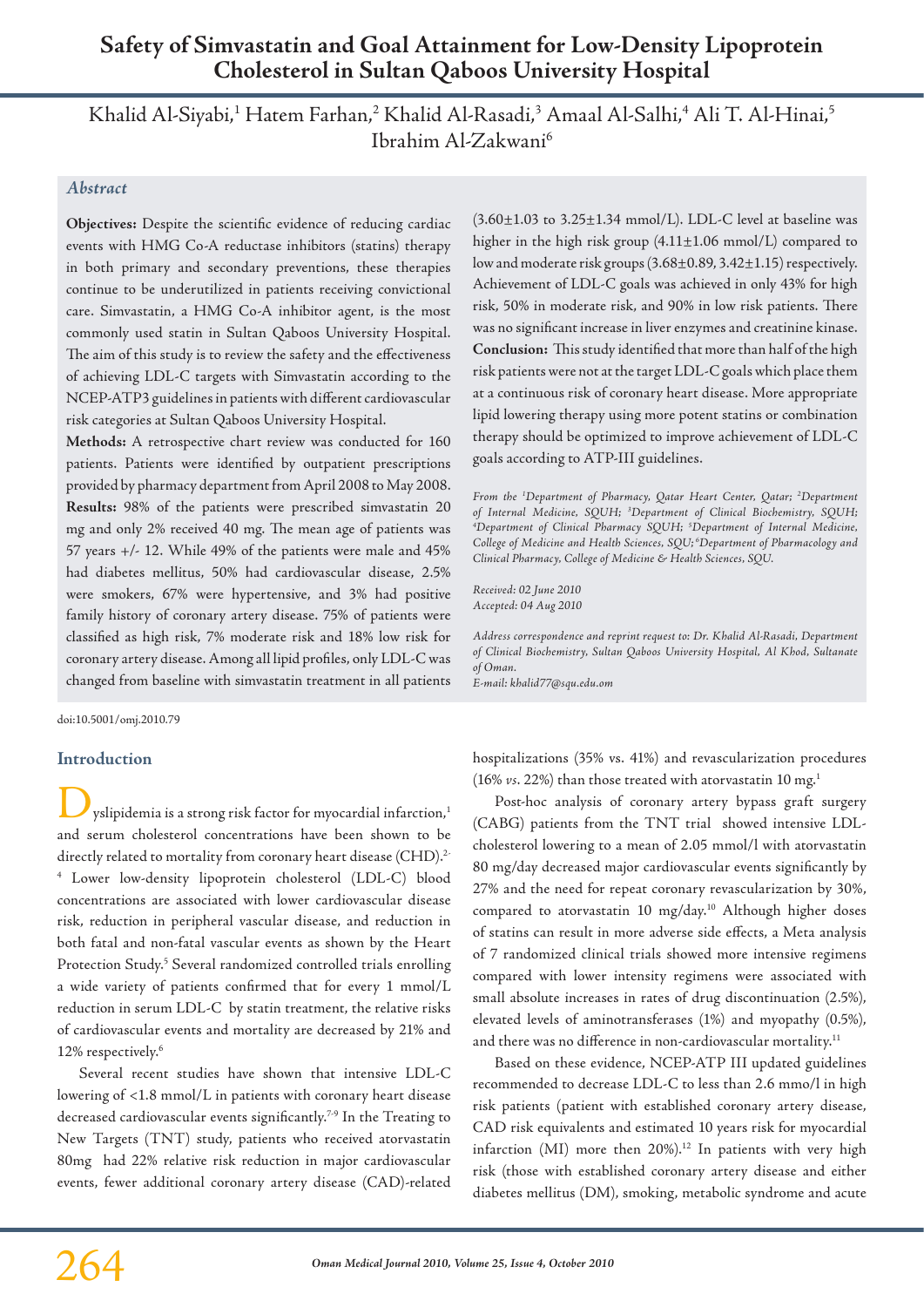Ī

coronary syndrome) LDL-C should decrease below 1.8 mmo/l as an optional target.12 European guidelines recommend a target LDL-C of <2.5 mmol/L in patients with CAD. The American and Canadian guidelines on the other hand, recommend a target LDL-C of < 2.0 mmol/L in these patients.

This study was conducted to evaluate the safety and the effectiveness of achieving LDL-C targets with Simvastatin according to the NCEP-ATP III guidelines in patients with different risk categories at Sultan Qaboos University Hospital.

### **Methods**

This study was a retrospective chart review carried out between April 2008 and May 2008. Patients on simvastatin were identified by reviewing prescriptions provided by the outpatient pharmacy department. Patients were included if they were >18 years of age, and completed a minimum of three months simvastatin therapy. Patients were classified into mild, moderate and high risks for cardiovascular event according to NCEP-ATP-III guidelines based on the presence of one or more cardiovascular risk factors, presence of diabetes, and calculated Framingham risk score. Patients were excluded if they received combination of lipid lowering agents.

The results of lipid values (total cholesterol (TC), triglycerides (TG), LDL-C and HDL-C) were measured at SQU biochemistry laboratory. TC and TG were measured by enzymatic, colorimetric methods. HDL-C and LDL-C were measured by homogeneous enzymatic colorimetric methods. Lipid results were obtained from the laboratory information system before statin treatment and a minimum of 3 months after treatment**.**

Adverse events were obtained from laboratory data (measurements of ALT and CK). No clinical signs or symptoms were reviewed.

For categorical variables, frequencies and percentages were reported and for continuous variables, means and standard deviations (±SD) were presented. Mean differences between groups were analyzed using paired t-tests. An a *priori* two-tailed level of significance was set at the 0.05 level. Statistical analysis was performed using STATA version 9.1 software.

### **Results**

224 prescriptions were reviewed over one week. A total of 160 patients were included (78 males and 82 females). A total of 64 patients were excluded; 44 patients of whom used simvastatin for <3 months, 14 patients were shifted from fluvastatin to simvastatin, 2 patients were <18 years and 4 patients used simvastatin with fenofibrate.

Baseline characteristics of all patients are summarized in Table

1. Mean age was 57±12 years, and mean weight 73.4±15.9 kg. 72 patients (45%) were diagnosed with cardiovascular disease and codiagnoses with myocardial infarction and angina being the most common diagnoses. 80 patients (50%), had diagnosis of DM (2 with type 1 DM, 78 with type 2 DM), 107 (67%) had hypertension, 4(2.5%) were smokers and 5(3%) had family history of CAD.

The majority of patients were high risk patients (75%). 7% of the patients were moderate risk and 18% were low risk.

| <b>Characteristics</b>         | Mean $\pm$ SD or No. (%) |  |  |
|--------------------------------|--------------------------|--|--|
| Age (yrs)                      | $57 + 12$                |  |  |
| Weight (kg)                    | $73.4 \pm 15.9$          |  |  |
| Male                           | 78(49)                   |  |  |
| Female                         | 82(51)                   |  |  |
| Diagnosis of Diabetes Mellitus | 80(50)                   |  |  |
| Type 1 DM                      | 2(1)                     |  |  |
| Type 2 DM                      | 78(49)                   |  |  |
| Cardiovascular Disease         | 72(45)                   |  |  |
| Myocardial Infarction          | 2(1)                     |  |  |
| Stroke                         | 7(4)                     |  |  |
| Angina                         | 4(3)                     |  |  |
| Congestive Heart Disease       | 5(3)                     |  |  |
| $MI + CHF$                     | 3(2)                     |  |  |
| Stroke+CHF                     | 3(2)                     |  |  |
| $MI + CHF$                     | 48(30)                   |  |  |
| Smoker                         | 4(3)                     |  |  |
| No smoker                      | 4(3)                     |  |  |
| <b>HTN</b>                     | 107(67)                  |  |  |
| No HTN                         | 6(4)                     |  |  |
| Family history CHD             | 5(3)                     |  |  |
| No family history CHD          | 3(2)                     |  |  |

*\* MI: Myocardial Infarction; CHF: Congestive Heart Failure; HTH: Hypertension; CHD: Coronary Heart Disease*

Duration of treatment was >12 months in 113 (71%) and between 3-12 months in 47 (29%) of the patients. Almost all patients received simvastatin dose of 20 mg in (98%) and 40 mg dose in only 2% of the patients.

LDL-C concentration prior to simvastatin treatment (preindex) was available for 58 (36%) patients, 79 (49%) patients for post-treatment (post-index) and for 30 (19%) pre and post index.

Table 2 summarizes the lipid profile at baseline and post treatment for the 160 patients according to their risk groups. LDL-C concentration decreased significantly for all groups after treatment  $(3.60 \pm 1.03 \text{ to } 3.25 \pm 1.34 \text{ mmol/L})$ . The mean LDL-C in the high risk group was 4.11±1.06 mmol/L pre-treatment and 3.38±1.28 mmol/L post-treatment.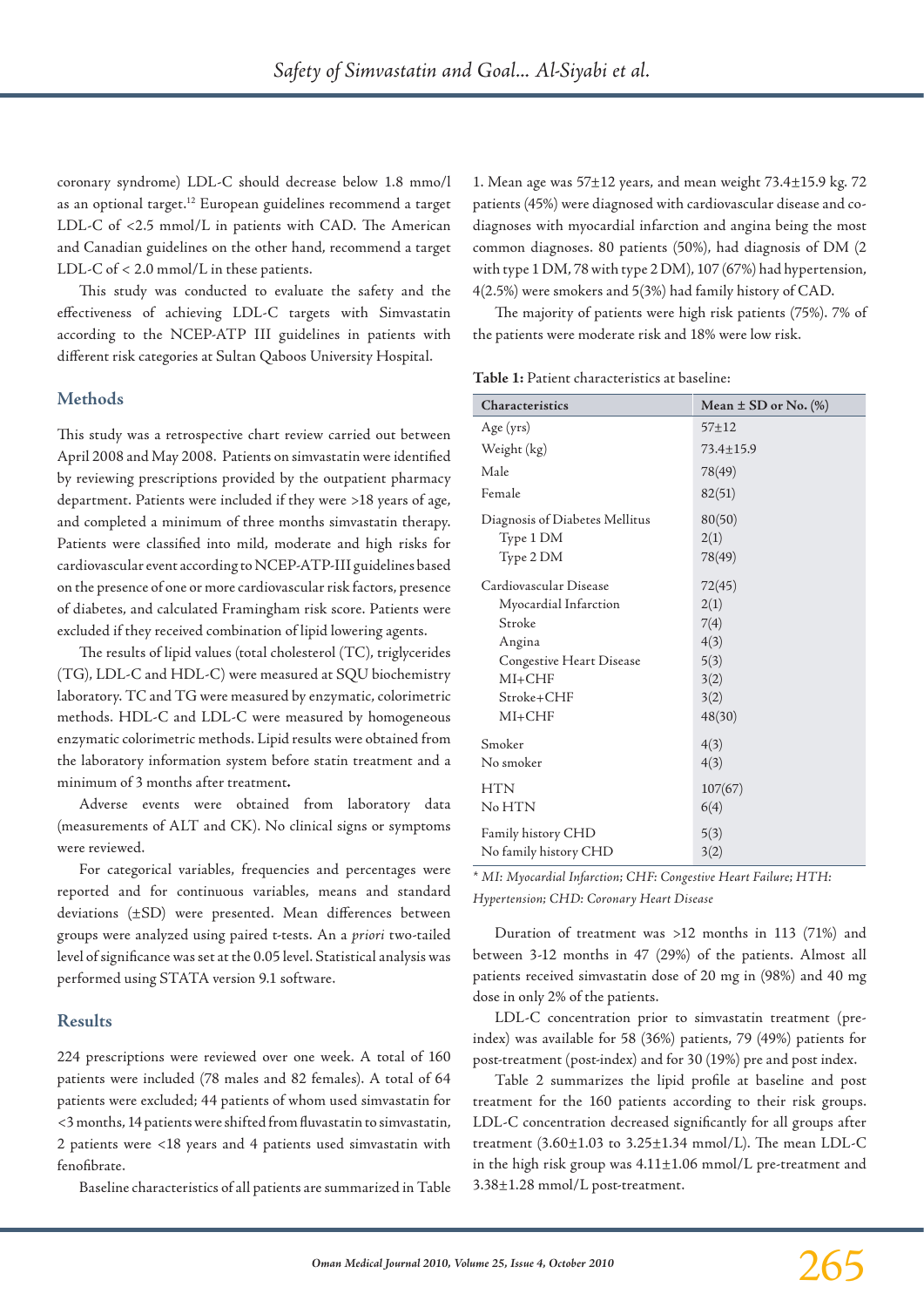| <b>Type of Lipid</b> | Low Risk                  |                            | <b>Moderate Risk</b>      |                            | <b>High Risk</b>          |                            |
|----------------------|---------------------------|----------------------------|---------------------------|----------------------------|---------------------------|----------------------------|
|                      | Pre-treatment<br>(mmol/l) | Post-treatment<br>(mmol/l) | Pre-treatment<br>(mmol/l) | Post-treatment<br>(mmol/l) | Pre-treatment<br>(mmol/l) | Post-treatment<br>(mmol/l) |
| Total Cholesterol    | $5.41 \pm 0.89$           | $5.11 \pm 0.79$            | $5.55 \pm 2.33$           | $5.278 \pm 1.84$           | $5.41 \pm 1.32$           | $5.14 \pm 1.68$            |
| Triglyceride         | $1.47 \pm 0.67$           | $1.48 \pm 0.68$            | $2.57 \pm 0.81$           | $1.73 \pm 0.32$            | $1.58 + 0.57$             | $1.30 \pm 0.52$            |
| LDL-C                | $3.68 \pm 0.89$           | $3.356 + 0.69$             | $3.42 \pm 1.15$           | $4.00 \pm 1.95$            | $4.11 \pm 1.06$           | $3.38 \pm 1.27$            |
| HDL-C                | $1.30 \pm 0.43$           | $1.26 \pm 0.37$            | $0.92 \pm 0.15$           | $1.02 \pm 0.24$            | $1.15 \pm 0.15$           | $1.28 \pm 0.21$            |

**Table 2:** Lipid profile pre and post simvastatin treatment.

*\* LDL-C: Low Density-Lipoprotein Cholesterol; HDL-C: High-Density-Lipoprotein Cholesterol*

LDL-C level at baseline was higher in the high risk group  $(4.11 \pm 1.06 \text{ mmol/L})$  compared to low and moderate risk groups (3.68±0.89, 3.42±1.15). In high risk patients, 22/51(43%) reached LDL-C target of <2.60 mmol/L. In the moderate risk group, 4/8(50%) reached LDL-C target of <3.40, and in the low risk group, 18/20 (90%) achieved LDL-C target of <4.10.

ALT was available for 83(52%) pre-index, 101(63%) post-index and for 49(31%) pre and post-index. Compared to baseline, ALT did not change significantly post-treatment with simvastatin (from 24 $\pm$ 19 to 23 $\pm$ 20). CK measurements were available in 4(2.5%) pre-index with mean 79±39 IU/L, 6(3.7%) post-index with mean 102±56 IU/L and no documentation for pre and post-index.

#### **Discussion**

National Cholesterol Education Program Adult Treatment Panel III (NCEP-ATPIII) sets LDL-C as the primary target for cholesterol lowering therapy. LDL-C should be lowered to <2.60 mmol/L in patients with established CAD or CAD risk equivalents like DM and other CVDs.12 LDL-C of ≤1.8 mmol/L is an optional target for patients with CAD with multiple major or uncontrolled risk factors like DM, smoking and obesity.12

In this study, 43% of the high risk patients achieved LDL-C target of <2.6 mmol/L. Compared to other studies, data from the Lipid Treatment Assessment Project (L-TAP) study showed an overall 37% of high risk patients achieved NCEP-specified LDL-C target level.13 In the L-TAP study, the success rate for the high risk patients on simvastatin was 50%. This is still a low percentage for LDL-C attainment. Also, it was observed that 49% of patients had no post-index LDL-C level to be evaluated.

The reasons for low percentage of goal achievement in general may result from initiating at the wrong dose, inappropriate choice of drug, physician not adhering to guidelines, drug tolerability by patients and noncompliance. In the current study, patient compliance was not examined, but it was apparent that 49% of patients had no post-index LDL-C level to be evaluated which could partly be explained by physicians not adhering to guidelines or poor patient compliance. It was also revealed that 71% of the patients were on simvastatin for >12 months and 98% were on a low starting dose of 20 mg. The doses of simvastatin were not titrated to a maximum dose to reach the LDL-C targets. The mean LDL-C at baseline for the high risk group was higher than the LDL-C levels in low and moderate risk groups. To achieve LDL-C target of <2.6 mmol/L in this group, LDL-C should be decreased at least by 40% and simvastatin at 40 mg would be an appropriate starting dose.

The updated NCEP-ATP3 guidelines specify LDL-C <1.8 mmol/L as an optional target for CHD with multiple risk factors. These recommendations indicate using even a higher dose of statin, more potent statin or combination with fibrate, niacine, bile acid sequestrant or ezetimibe, should be considered as starting therapy for these patients. In patients with multiple risk factors and at a high risk for CHD, ezetimibe added to statin was markedly superior to placebo added to statin in achievement of NCEP ATP II LDL-C treatment goals (72% *vs.* 19%, *p*<0.001).14

At relative starting doses, 10 mg ezetimibe/20 mg simvastatin once daily has been shown to lower LDL-C levels more than atorvastatin at its starting doses of 10 mg or 20 mg once daily. At the highest doses, 10 mg ezetimibe/80 mg simvastatin lowers LDL-C more than atorvastatin 80 mg per day.<sup>15</sup> Although conflicting data exists regarding the effect of ezetimibe when added to statin on atherosclerosis progression, still it is considered as an effective drug in lowering cholesterol.<sup>16,17</sup>

The efficacy of colesevelam, a unique bile acid sequestrant has been evaluated in combination with statins.18 The administration of 6 tablets of colesevelam with statins has been shown to result in an approximate 10-16% further reduction in LDL-C levels, favorable effects upon HDL-C levels, and mild to moderate elevations in triglyceride levels.19,20 The combination of niacin with statins have complementary benefits on multiple lipoprotein parameters, especially HDL.

In the ADvicor Versus Other Cholesterol-modulating Agents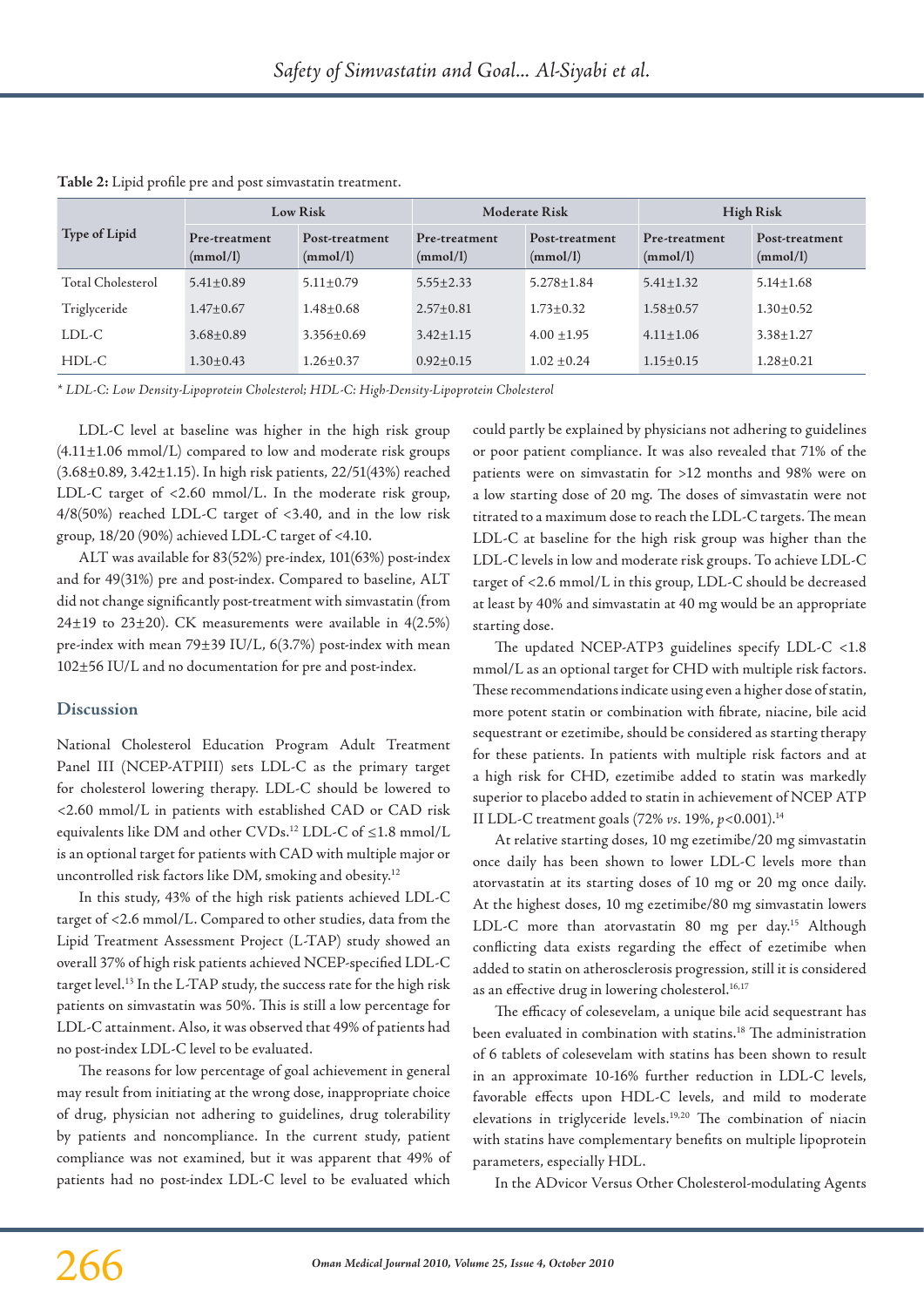Trial Evaluation (ADVOCATE), the combination of niacin ER plus lovastatin was more effective than either atorvastatin or simvastatin alone in increasing LDL peak particle diameter and was more effective than either atorvastatin or simvastatin alone in increasing the proportion of HDL in "cardio protective" 2b subclass.21 Additionally, the combination of niacin and simvastatin lowered LDL-C levels by 42%, increased HDL-C by 26% and reduced CHD events by 60-90 %.22

During the period of this study, simvastatin and fenofibrate were the only medications available at SQUH. In the Effectiveness and tolerability of simvastatin plus fenofibrate for combined hyperlipidemia (SAFARI) trial, combination therapy of fenofibrate 160 mg and simvastatin 20 mg resulted in additional decreased TG by 43%, increased HDL-C by 18.6% and decreased LDL-C by 31.2% compared to simvastatin 20 mg monotherapy.<sup>23</sup> Higher rate of drug-related adverse events were also observed. Only patients on simvastatin monotherapy were evaluated and patients on combination therapy were excluded in this study.

 Common side effects associated with the use of statins are elevated aminotransferase levels >3 times the upper limit of normal, (incidence of <1% in low-moderate statins dose and 2-3% in higher dose). These elevations are related to the dose of statins but not to the reduction of LDL-C. Severe liver injury is rare and the elevation of the aminotransferases is most often transient and will resolve spontaneously in 70% of cases even if the statins and doses are continued unchanged. The cause of elevation in liver transaminase levels is not well understood but proposed mechanisms, including a transient pharmacologic effect secondary to cholesterol reduction in hepatocytes, comorbid conditions such as diabetes mellitus and obesity, and the consumption of alcohol or non-statin medications. The most prevalent side effect with statin therapy is myalgia (1.5-3%). Serious muscle toxicity and rhabdomyolysis are rare (occurs in 5 patients per 100,000 personyears and rhabdomyolysis in 1.6 patients per 100,000 personyears).

The National Lipid Association Statin Safety Assessment Task Force does not recommend routine measurement of CK levels in asymptomatic patients during the course of statin therapy, because marked clinically important CK elevations are rare and are usually related to physical exertion or other causes.<sup>24</sup>

In this study, there were no significant increases in liver enzymes and CK levels in patients treated with simvastatin.

### **Conclusion**

Overall, this study showed that more than half of the high risk patients are not at target for LDL-C goals which place them at a continuous risk for CHD and their lipid lowering therapy using statins or combination therapy should be optimized to improve the chances of achieving LDL-C goals.

# **Acknowledgements**

The authors reported no conflict of interest and no funding was received on this work.

#### **References**

- 1. Yusuf S, Hawken S, Ounpuu S, Dans T, Avezum A, Lanas F, et al; INTERHEART Study Investigators. Effect of potentially modifiable risk factors associated with myocardial infarction in 52 countries (the INTERHEART study): case-control study. Lancet 2004 Sep;364(9438):937- 952.
- 2. Verschuren WM, Jacobs DR, Bloemberg BP, Kromhout D, Menotti A, Aravanis C, et al. Serum total cholesterol and long-term coronary heart disease mortality in different cultures. Twenty-five-year follow-up of the seven countries study. JAMA 1995 Jul;274(2):131-136.
- 3. Chen Z, Peto R, Collins R, MacMahon S, Lu J, Li W. Serum cholesterol concentration and coronary heart disease in population with low cholesterol concentrations. BMJ 1991 Aug;303(6797):276-282. P
- 4. O'Keefe JH Jr, Cordain L, Harris WH, Moe RM, Vogel R. Optimal lowdensity lipoprotein is 50 to 70 mg/dl: lower is better and physiologically normal. J Am Coll Cardiol 2004 Jun;43(11):2142-2146.
- 5. Heart Protection Study Collaborative Group. MRC/BHF Heart Protection Study of cholesterol lowering with simvastatin in 20,536 high-risk individuals: a randomised placebo-controlled trial. Lancet 2002 Jul;360(9326):7-22.
- 6. Baigent C, Keech A, Kearney PM, Blackwell L, Buck G, Pollicino C, et al; Cholesterol Treatment Trialists' (CTT) Collaborators. Efficacy and safety of cholesterol-lowering treatment: prospective meta-analysis of data from 90,056 participants in 14 randomised trials of statins. Lancet 2005 Oct;366(9493):1267-1278.
- 7. LaRosa JC, Grundy SM, Waters DD, Shear C, Barter P, Fruchart JC, et al; Treating to New Targets (TNT) Investigators. Intensive lipid lowering with atorvastatin in patients with stable coronary disease. N Engl J Med 2005 Apr;352(14):1425-1435.
- 8. Pedersen TR, Faergeman O, Kastelein JJ, Olsson AG, Tikkanen MJ, Holme I, et al; Incremental Decrease in End Points Through Aggressive Lipid Lowering (IDEAL) Study Group. High-dose atorvastatin vs usual-dose simvastatin for secondary prevention after myocardial infarction: the IDEAL study: a randomized controlled trial. JAMA 2005 Nov;294(19):2437-2445.
- 9. Cannon CP, Braunwald E, McCabe CH, Rader DJ, Rouleau JL, Belder R, et al; Pravastatin or Atorvastatin Evaluation and Infection Therapy-Thrombolysis in Myocardial Infarction 22 Investigators. Intensive versus moderate lipid lowering with statins after acute coronary syndromes. N Engl J Med 2004 Apr;350(15):1495-1504.
- 10. Shah SJ, Waters DD, Barter P, Kastelein JJ, Shepherd J, Wenger NK, et al. Intensive lipid-lowering with atorvastatin for secondary prevention in patients after coronary artery bypass surgery. J Am Coll Cardiol 2008 May;51(20):1938-1943.
- 11. Josan K, Majumdar SR, McAlister FA. The efficacy and safety of intensive statin therapy: a meta-analysis of randomized trials. CMAJ 2008 Feb;178(5):576-584.
- 12. Grundy SM, Cleeman JI, Merz CN, Brewer HB Jr, Clark LT, Hunninghake DB, et al; National Heart, Lung, and Blood Institute; American College